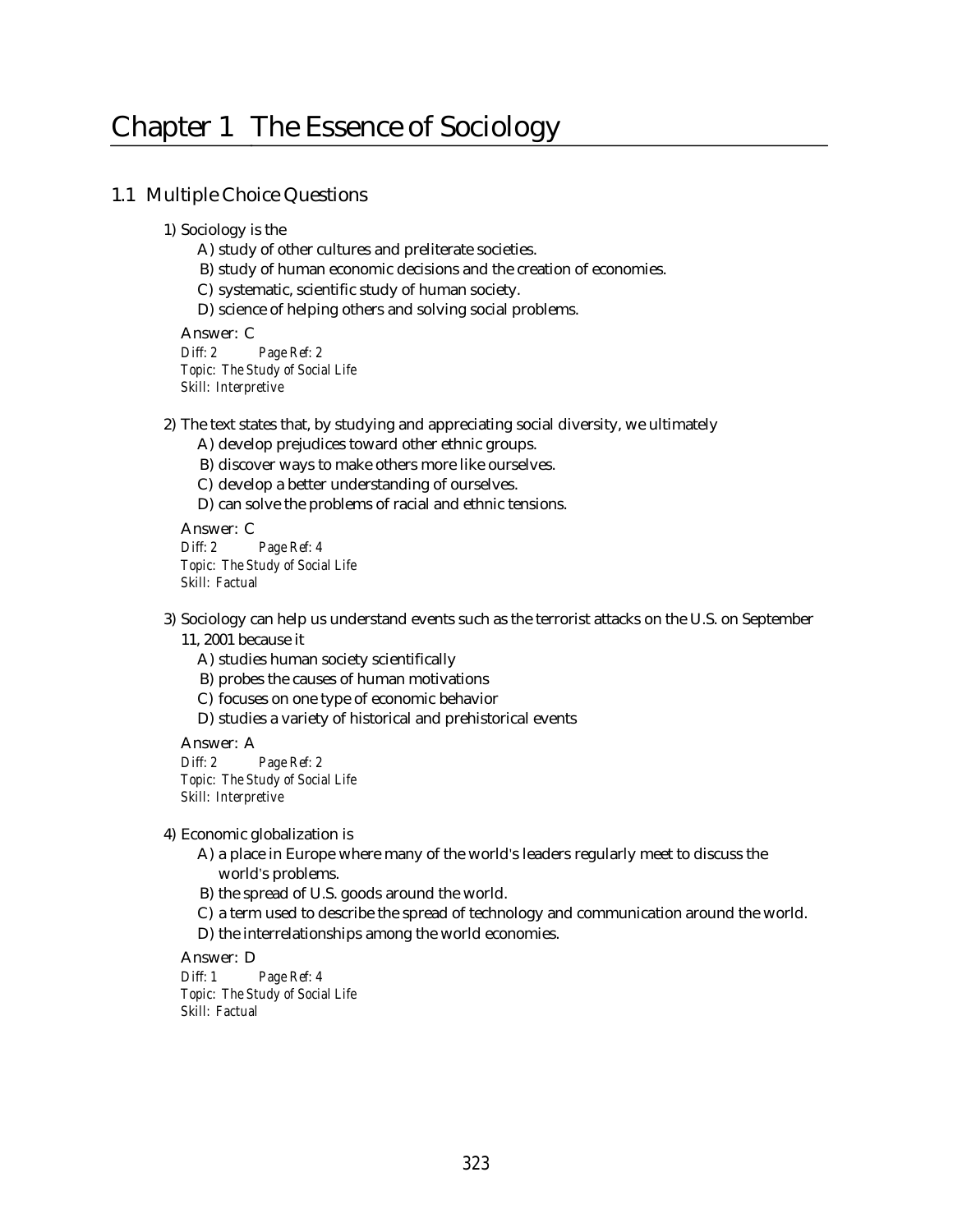5) Edna is a sociologist. She is organizing a study of young people who join cults because she believes that they mostly come from broken homes. Her belief is called her

A) theory. B) research result.

C) perspective. D) hypothesis.

Answer: D *Diff: 1 Page Ref: 4*

*Topic: The Study of Social Life Skill: Applied*

6) A scientific theory is

A) beyond the research of most sociologists because their data is too subjective and soft.

B) too abstract to be very useful.

C) always open to revision, but only after a major shift in scientific thinking.

D) always open to revision in the light of new evidence.

Answer: D

*Diff: 2 Page Ref: 5 Topic: The Study of Social Life Skill: Factual*

7) Emile Durkheim s classic study of suicide makes the sociological point that

A) divorced and widowed people have the same rate of suicide as married people.

B) social facts are unrelated to the rates of suicide.

C) suicide rates can increase as a result of excessive isolation from people.

D) high suicide rates are caused by poor mental health.

Answer: C *Diff: 3 Page Ref: 6 Topic: The Study of Social Life Skill: Factual*

8) Nineteenth century social philosophers were influenced by the natural sciences because those sciences

A) served as a model to understand and control the social world.

B) had more prestige and rewards than the social sciences.

C) were more keyed to the Industrial Revolution.

D) were properly grounded in philosophy.

Answer: A

*Diff: 2 Page Ref: 8 Topic: The Development of Sociology Skill: Interpretive*

9) Auguste Comte sought to develop a science of society by focusing on the interplay between

A) biology and society. B) religion and science.

C) conflict and consensus. D) social statics and social dynamics.

Answer: D *Diff: 2 Page Ref: 8 Topic: The Development of Sociology Skill: Factual*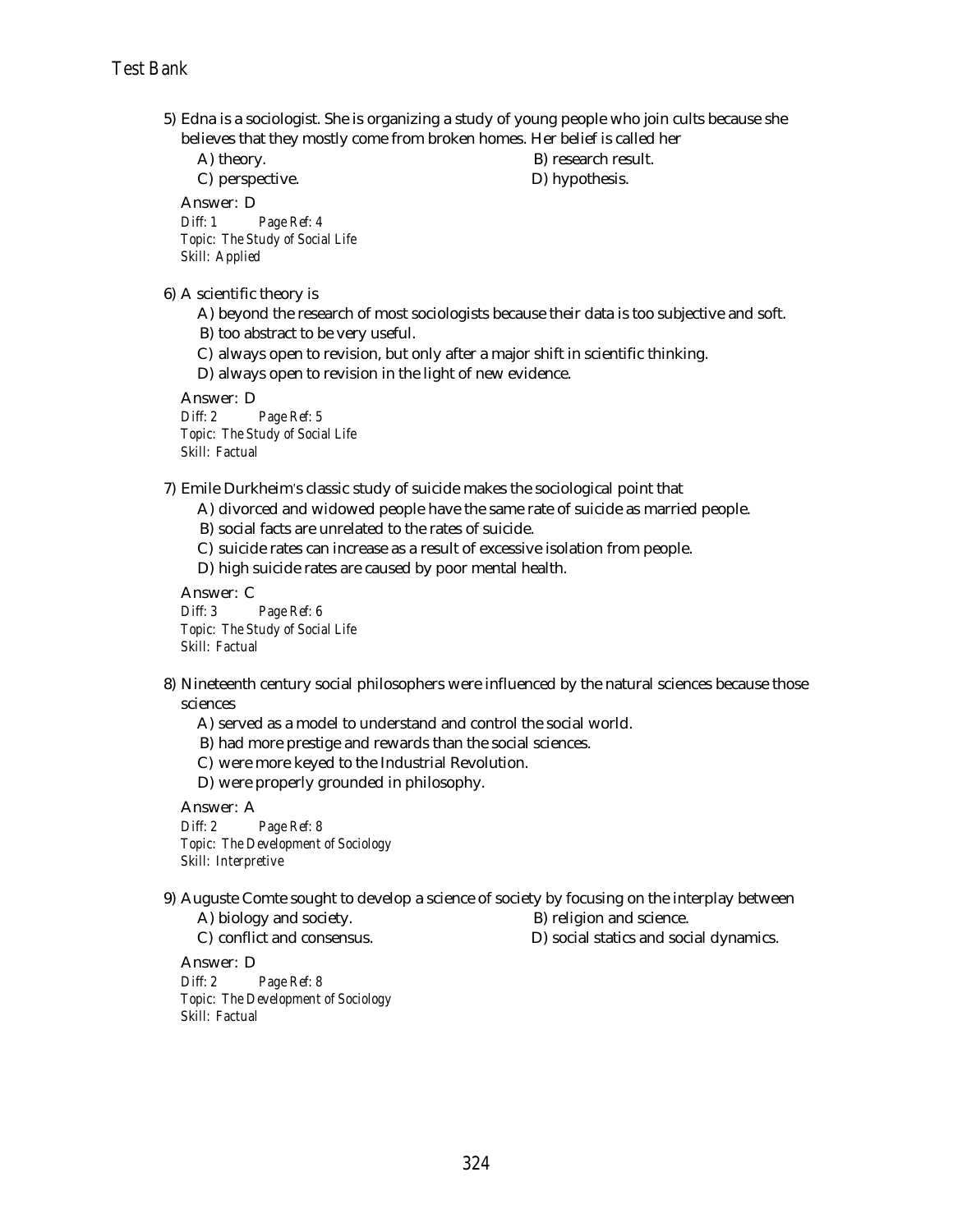10) Karl Marx argued that the difference between owners and workers is rooted in

A) the economic system. B) economic globalization. C) social stability. D) social evolution. Answer: A *Diff: 2 Page Ref: 9 Topic: The Development of Sociology Skill: Factual* 11) The first sociologist to use formal scientific methods and observations was A) Max Weber. B) Karl Marx. C) Auguste Comte. D) Emile Durkheim. Answer: D *Diff: 1 Page Ref: 9 Topic: The Development of Sociology Skill: Factual* 12) When people in a society perform a variety of specialized jobs and depend on one another, Durkheim called this social cohesion A) organic solidarity. B) primary solidarity. C) mechanical solidarity. D) secondary solidarity. Answer: A *Diff: 2 Page Ref: 12 Topic: Major Perspectives in Sociology Skill: Factual* 13) U.S. sociology was reshaped during the 1960s by renewed awareness of A) poverty and other social ills. B) religion and out-of-body experiences. C) health and physical fitness. D) children's learning disabilities. Answer: A *Diff: 2 Page Ref: 10 Topic: The Development of Sociology Skill: Factual* 14) Sociologists take a \_\_\_\_\_\_\_\_ view when they focus on how people interact with each other. A) macro B) historical C) micro D) psychological Answer: C *Diff: 1 Page Ref: 11 Topic: Major Perspectives in Sociology Skill: Factual* 15) According to the functionalist perspective, each part of society A) contributes something to the society as a whole. B) may or may not help society to properly function. C) is in conflict with other parts of society. D) is symbolically represented in language. Answer: A *Diff: 2 Page Ref: 11 Topic: Major Perspectives in Sociology Skill: Factual*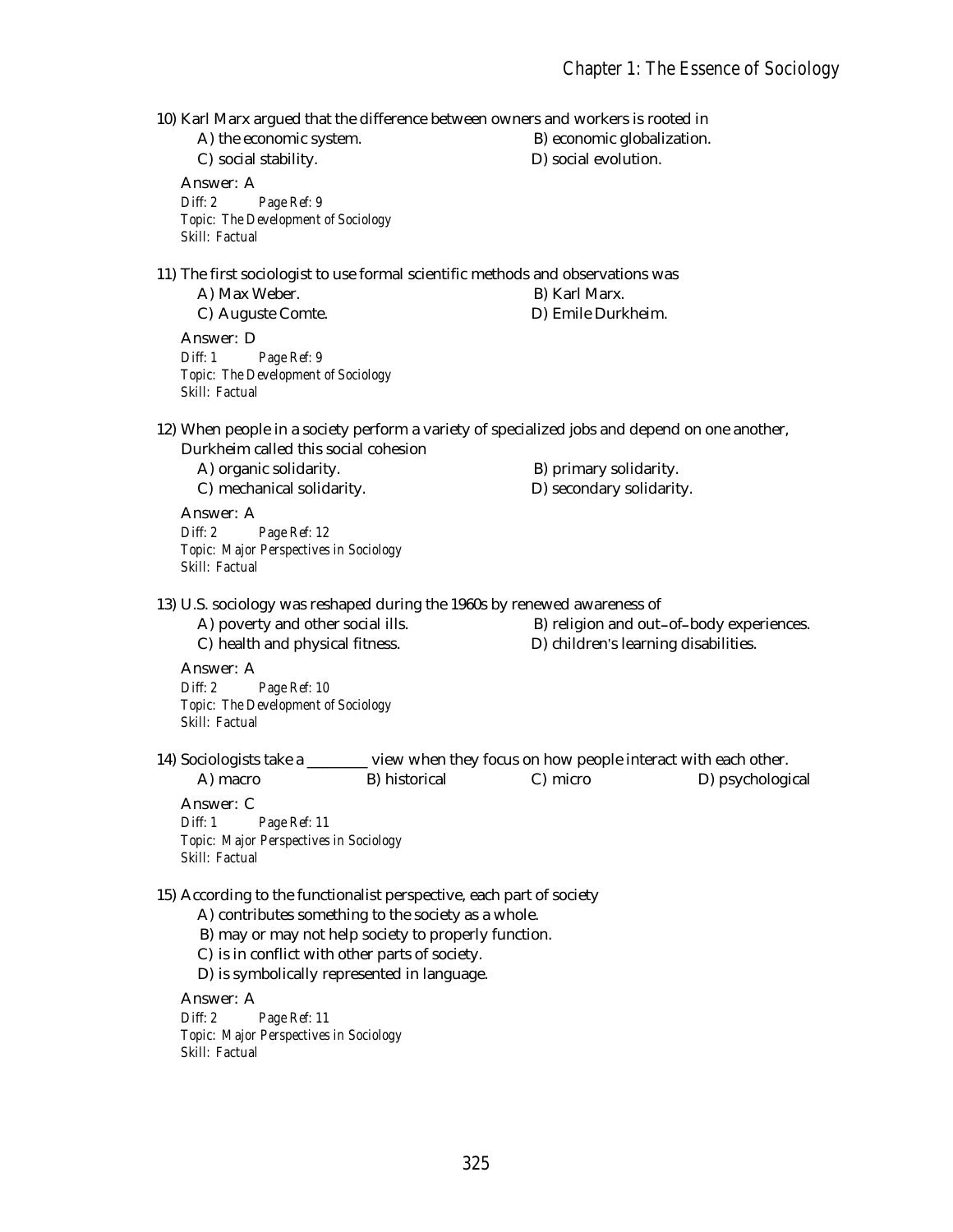16) A condition in which most members of society agree on what would be good for everyone and cooperate to achieve it is called

A) social change. B) social function. C) social consensus. D) social conflict. Answer: C *Diff: 2 Page Ref: 11 Topic: Major Perspectives in Sociology Skill: Interpretive*

17) Participation in war often promotes social solidarity and stimulates scientific development. These outcomes are examples of \_\_\_\_\_\_\_\_ functions of war.

A) manifest B) latent C) contradictory D) symbolic Answer: B

*Diff: 2 Page Ref: 12 Topic: Major Perspectives in Sociology Skill: Applied*

18) Critics of the feminist theory criticize the theory because it

- A) does not take a critical approach to society.
- B) overemphasizes the oppressiveness of patriarchy.
- C) overemphasizes the positive aspects of society.
- D) does not really show much interest in the nature of society.

Answer: B *Diff: 2 Page Ref: 14 Topic: Major Perspectives in Sociology Skill: Factual*

- 19) A system of domination with men exercising power over women is called
	- A) patriarchy. B) matriarchy.
	- C) class conflict. D) social consensus.

Answer: A

*Diff: 1 Page Ref: 14 Topic: Major Perspectives in Sociology Skill: Factual*

- 20) Symbolic Interaction theory has been criticized for ignoring macro issues and
	- A) being more objective than other theories.
	- B) viewing humans as more than complex animals.
	- C) for being a uniquely American perspective.
	- D) the influence of groups and institutions.

Answer: D

*Diff: 2 Page Ref: 14 Topic: Major Perspectives in Sociology Skill: Interpretive*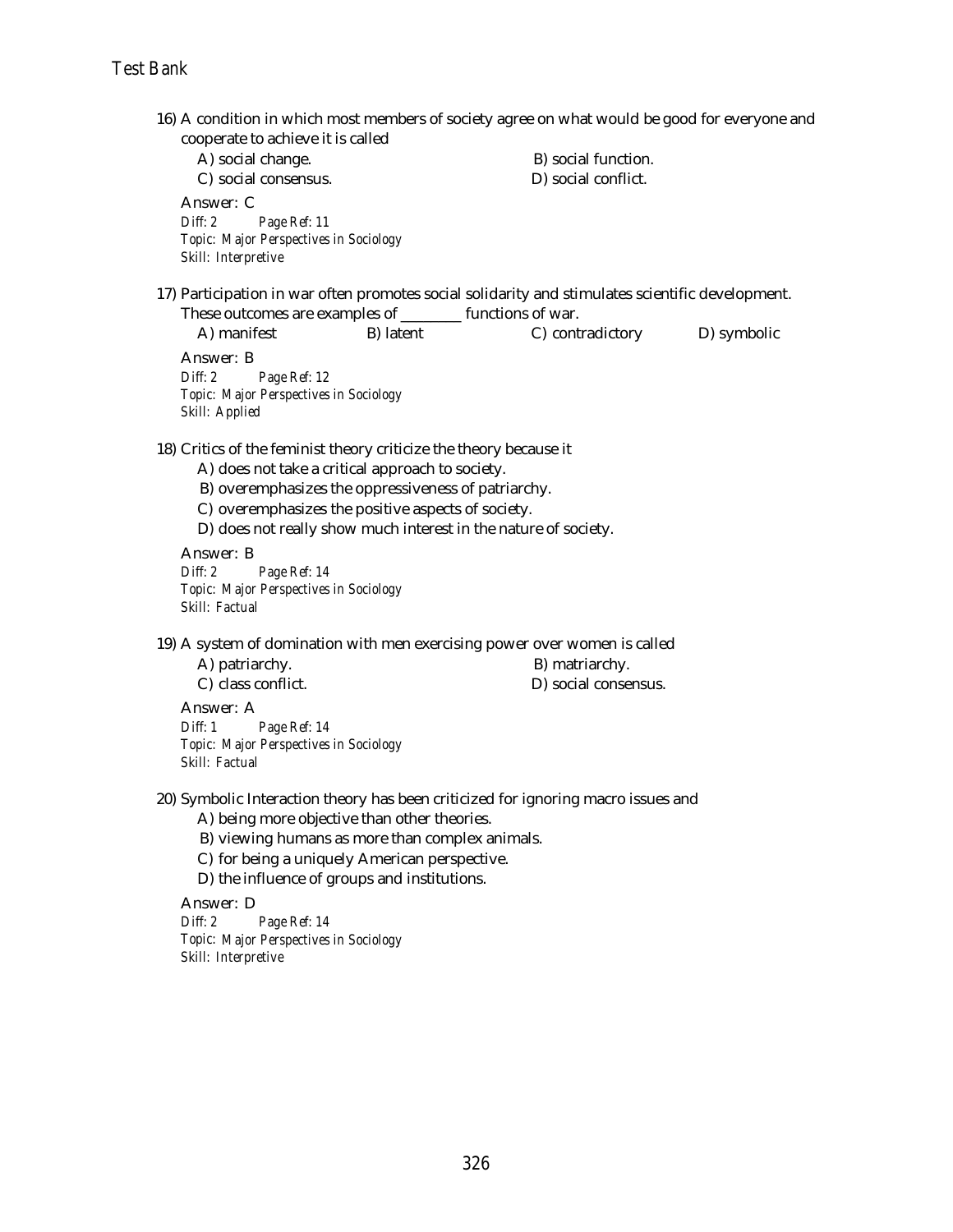21) According to symbolic interactionists,

- A) people respond directly to physical things.
- B) people respond to their interpretations of symbols and experiences.

C) people respond only to concrete experiences and signs.

D) people are studied in order to develop large-scale theories of social behavior.

Answer: B

*Diff: 2 Page Ref: 14 Topic: Major Perspectives in Sociology Skill: Interpretive*

22) By using each of the three sociological perspectives, researchers can

A) achieve a total theory of society.

- B) become more confused than those who use only one perspective.
- C) avoid most forms of research bias.

D) bring more aspects of society into a sharper focus.

Answer: D

*Diff: 2 Page Ref: 15 Topic: Major Perspectives in Sociology Skill: Interpretive*

- 23) Which of the following statements reflects the conflict perspective on sport?
	- A) Sport is an integrating force for society.
	- B) Due to its competitive nature, sport inspires individuals to do their best to succeed.
	- C) Sport teaches values and norms that contribute to success in other parts of society.
	- D) Sport acts as an opiate that numbs the masses' sense of dissatisfaction.

Answer: D

*Diff: 2 Page Ref: 16 Topic: Sports: Illustrating the Three Perspectives Skill: Applied*

24) If you wanted to determine whether there is a gender difference in how often people think about sex, the best research method would be

A) the survey. B) participant observation. C) content analysis. D) interviewing.

Answer: A *Diff: 1 Page Ref: 19 Topic: Major research Methods Skill: Applied*

25) Sociologist Jane Johnson lived with the Kickapoo Indians and studied the tribal members beliefs. This type of research is called

A) interviewing. B) ethnography.

C) survey. D) content analysis.

Answer: B *Diff: 2 Page Ref: 22 Topic: Major research Methods Skill: Applied*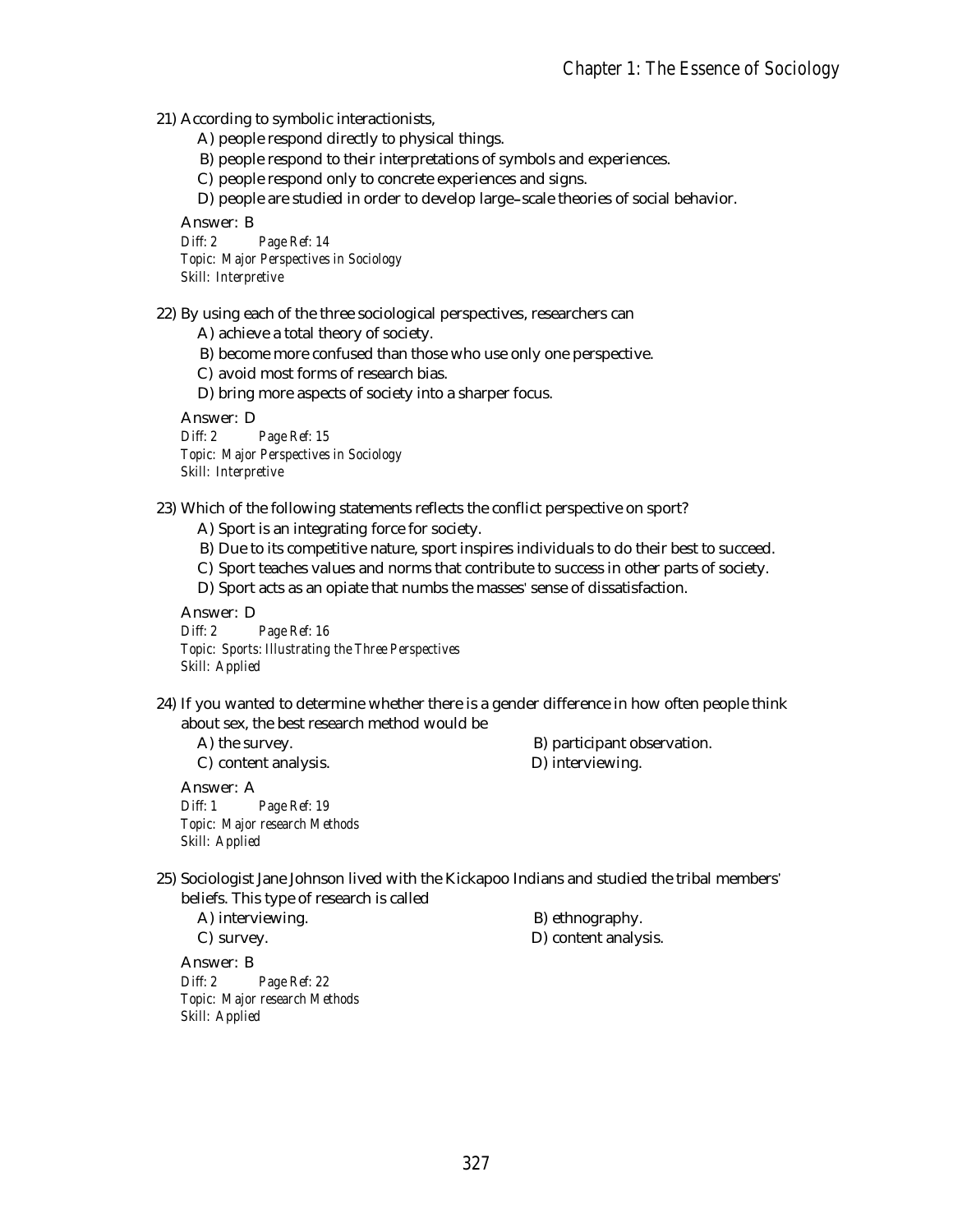26) A sample is representative, or random, when all members of the population

- A) give identical answers to survey questions.
- B) are paid to answer survey questions.
- C) volunteer, or self-select, to participate.

D) have the same chance of being selected for the sample.

Answer: D

*Diff: 2 Page Ref: 20 Topic: Major research Methods Skill: Factual*

- 27) Personal interviews may use standard questions or open ended questions. These types of interviews are called
	- A) structured interviews or self-administered questionnaires.
	- B) structured interviews or unstructured interviews.
	- C) unstructured interviews or telephone interviews.
	- D) computer assisted interviews or survey interviews.

Answer: B *Diff: 2 Page Ref: 21 Topic: Major research Methods Skill: Factual*

28) To test a hypothesis, researches must first identify what they assume to be affected (dependent variable) and the cause, or \_\_\_\_\_\_\_ variable.

| A) secondary                                                                                                                     | B) primary      | C) independent | D) control |  |
|----------------------------------------------------------------------------------------------------------------------------------|-----------------|----------------|------------|--|
| Answer: C<br>Diff: 2 Page Ref: 23<br>Topic: Major research Methods<br>Skill: Factual                                             |                 |                |            |  |
| 29) During an experiment, the group that is not exposed to the independent variable or cause is<br>called the ___________ group. |                 |                |            |  |
| A) spurious                                                                                                                      | B) experimental | C) control     | D) field   |  |
| Answer: C<br>Diff: 1 Page Ref: 23<br>Topic: Major research Methods<br>Skill: Factual                                             |                 |                |            |  |
| 30) Sociologists study human behavior through books, magazines, letters, songs, etc. This type of<br>research is called          |                 |                |            |  |

A) observation. B) interviews. C) content analysis. D) applied sociology.

Answer: C *Diff: 1 Page Ref: 24 Topic: Major research Methods Skill: Factual*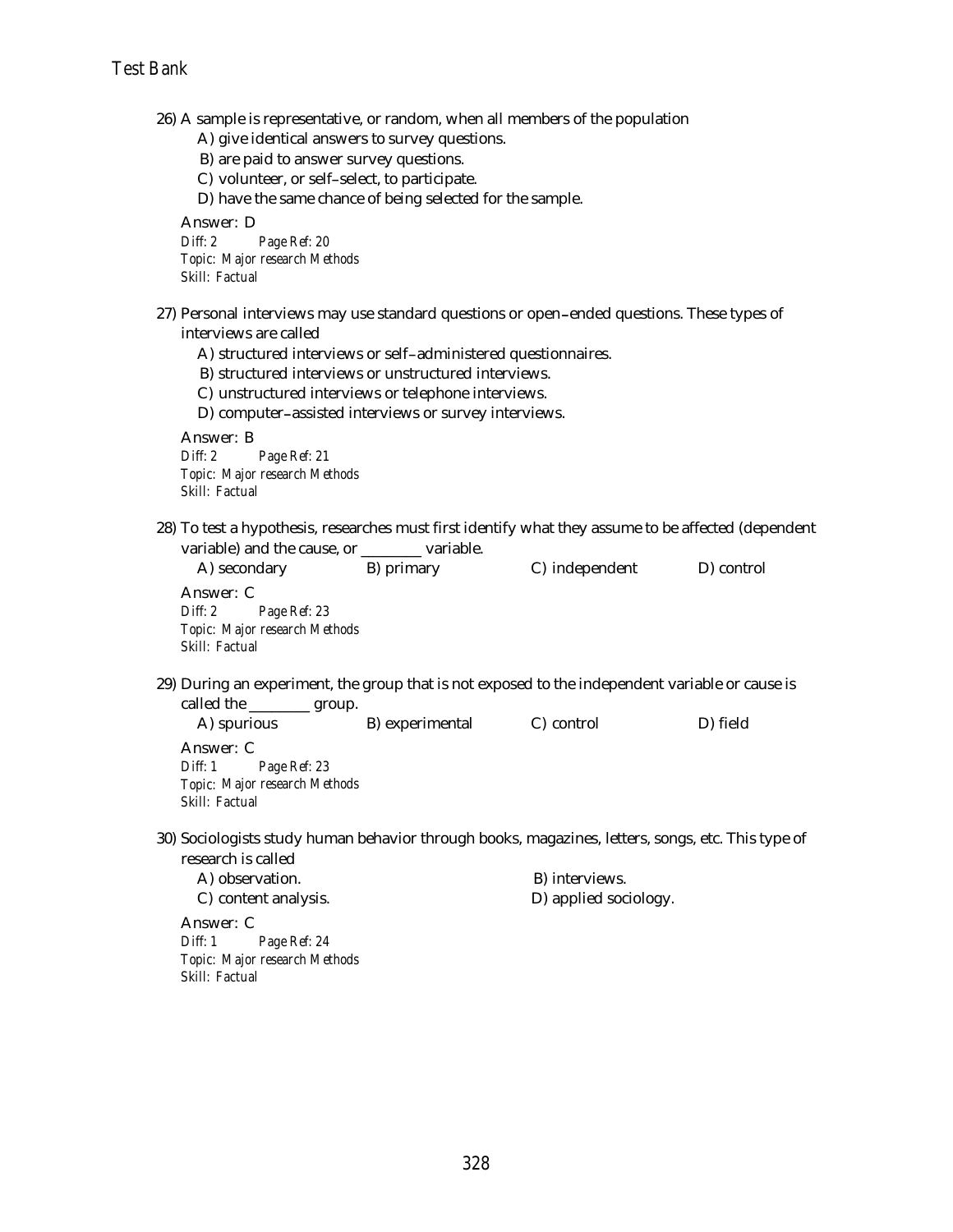31) Sociology can help us enjoy a successful and happy life in at least three ways except:

- A) It can be used as an intellectual exercise that's pursued for its own sake, for the pleasure of tickling our curiosity, or for producing scientific knowledge.
- B) It can be used to pursue a specific career in government or in the private sector.
- C) It can be used as a general guide for understanding our social world so that we can function more successfully in it.
- D) It can be used to give us familiar and untested ideas.

Answer: D *Diff: 2 Page Ref: 24 Topic: Major research Methods Skill: Factual*

32) Emile Durkheim is associated with the \_\_\_\_\_\_\_\_ perspective.

A) functionalist B) conflict C) symbolic interactionist D) feminist Answer: A *Diff: 2 Page Ref: 11 Topic: Major Perspectives in Sociology*

*Skill: Factual*

- 33) The Industrial Revolution was a major factor in converting some philosophers into sociologists because the rise of industrialization led to
	- A) the creation of the field of psychology
	- B) new types of wealth
	- C) the development of religious beliefs
	- D) widespread social upheaval and change

Answer: A *Diff: 2 Page Ref: 8*

*Topic: The Development of Sociology Skill: Factual*

34) John did not join groups and felt very different from other students. His separation help him examine and better understand other s on campus. His condition, which can help promote sociological understanding, is called

Answer: C *Diff: 2 Page Ref: 3 Topic: The Study of Social Life Skill: Applied*

A) social integration B) social fragmentation C) social marginality D) reality construction

35) Jane was able to understand that her friend s suicide had to do with isolation from pressures created by family and friends. This understanding shows that Jane probably possesses

C) sociological imagination D) social work skills Answer: C *Diff: 2 Page Ref: 6 Topic: The Study of Social Life*

*Skill: Applied*

A) psychological insight B) inaccurate ideas about human behavior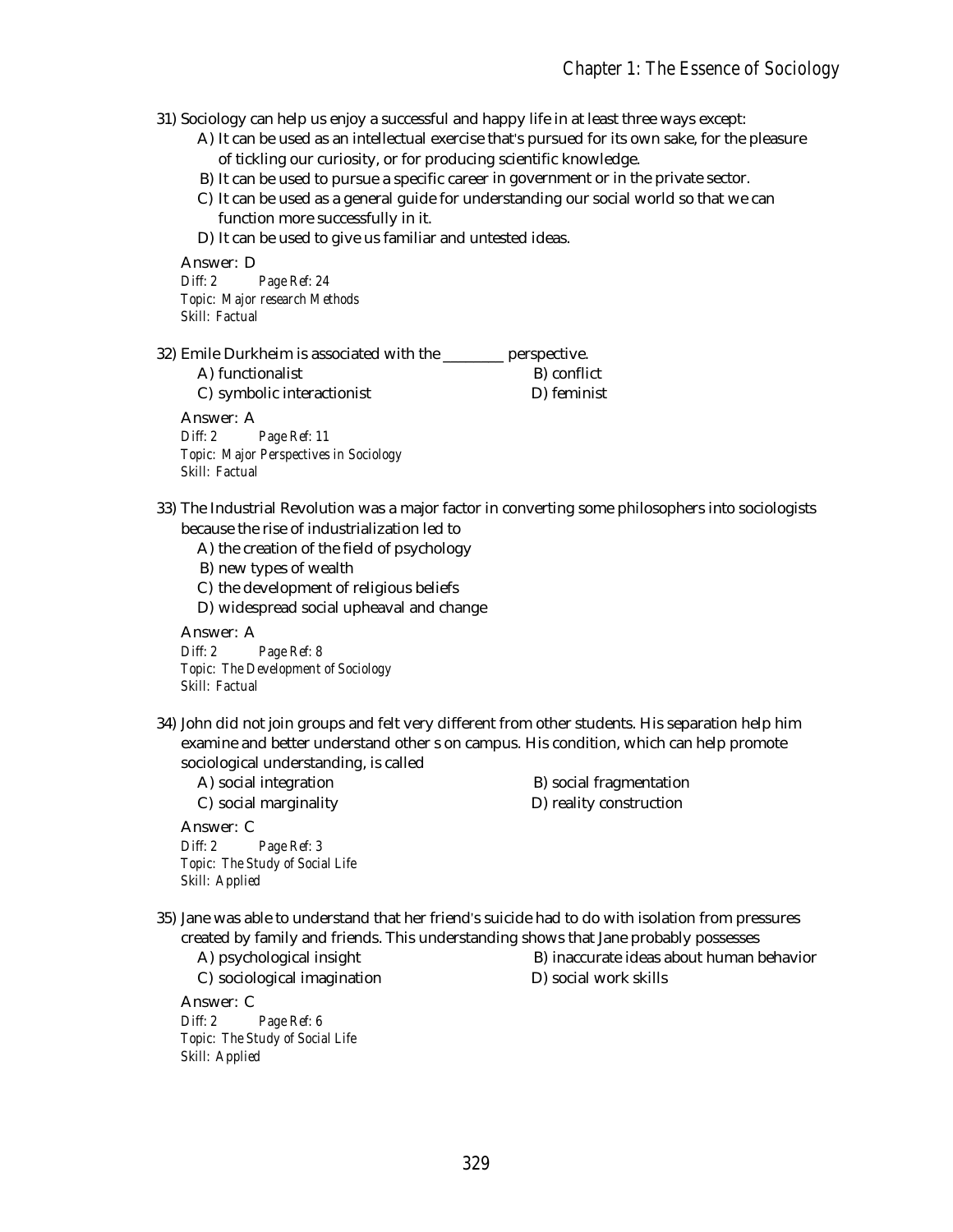36) Auguste Comte is sometimes called the father of sociology because he

A) created the word sociology B) studied suicide and social isolation

C) created the concept of "verstehen." D) argued for programs to help the poor.

Answer: A *Diff: 1 Page Ref: 8 Topic: The Development of Sociology Skill: Factual*

37) A theoretical perspective that focuses on change and conflict is the \_\_\_\_\_\_\_\_ perspective.

A) functionalist B) symbolic interactionist C) conflict D) feminist Answer: C *Diff: 1 Page Ref: 12 Topic: Major Perspectives in Sociology Skill: Applied*

- 38) Which of the following statements is most clearly linked with Herbert Spencer's view of society?
	- A) The primary feature of society is conflict.
	- B) The primary feature of society is interaction based on symbols.
	- C) The primary feature of society is its interactive parts that contribute to the function of the whole.
	- D) The primary feature of society is competition.

Answer: C *Diff: 2 Page Ref: 8 Topic: The Development of Sociology Skill: Factual*

39) A research method that involves asking questions about opinions, beliefs, or behaviors is

 $a(n)$ A) survey B) participant observation C) detached observation D) experiment Answer: A *Diff: 2 Page Ref: 19 Topic: Major research Methods Skill: Factual*

40) A view that focuses on the large social phenomena of society, such as social institutions and inequality is the \_\_\_\_\_\_\_\_.

| A) latent view |              | B) macro view | C) micro view | D) manifest view |
|----------------|--------------|---------------|---------------|------------------|
| Answer: B      |              |               |               |                  |
| Diff: 2        | Page Ref: 11 |               |               |                  |
| $ -$           |              |               |               |                  |

*Topic: Major Perspectives in Sociology Skill: Factual*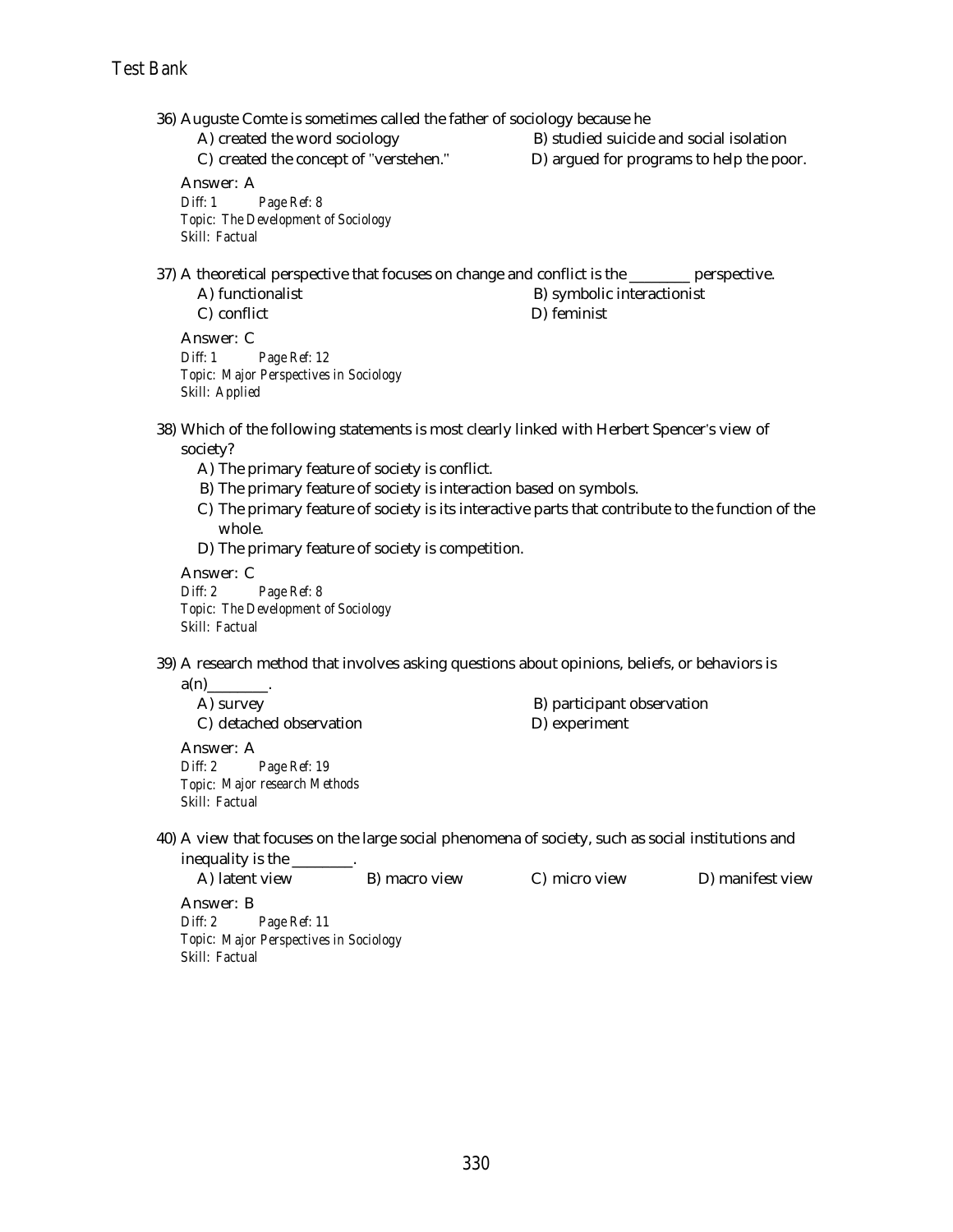41) Not interested in developing large scale social theories, early sociologists concentrated on

- A) developing a basic science unifying psychology, anthropology, and sociology
- B) solving their country s social problems
- C) forming a professionally recognized discipline
- D) more historical studies of past societies.

Answer: B *Diff: 2 Page Ref: 9 10 Topic: The Development of Sociology Skill: Interpretive*

42) A major contributor to the establishment of such governmental programs as Social Security and Workers Compensation was U.S. Sociologists

| $\frac{1}{2}$ and $\frac{1}{2}$ and $\frac{1}{2}$ and $\frac{1}{2}$ and $\frac{1}{2}$ and $\frac{1}{2}$ and $\frac{1}{2}$ and $\frac{1}{2}$ and $\frac{1}{2}$ and $\frac{1}{2}$ and $\frac{1}{2}$ and $\frac{1}{2}$ and $\frac{1}{2}$ and $\frac{1}{2}$ and $\frac{1}{2}$ and $\frac{1}{2}$ a |                |
|-----------------------------------------------------------------------------------------------------------------------------------------------------------------------------------------------------------------------------------------------------------------------------------------------|----------------|
| A) W.E.B. DuBois                                                                                                                                                                                                                                                                              | B) Herbert Spe |
| C) Jane Adams                                                                                                                                                                                                                                                                                 | D) Max Weber   |
| Answer: C                                                                                                                                                                                                                                                                                     |                |
|                                                                                                                                                                                                                                                                                               |                |

*Diff: 1 Page Ref: 10 Topic: The Development of Sociology Skill: Factual*

rt Spencer

43) A method of observation in which the researcher takes part in the activities if the group being studied is \_\_\_\_\_\_\_\_.

A) detached observation B) survey C) participant observation D) experiment Answer: C *Diff: 1 Page Ref: 21 Topic: Major research Methods Skill: Factual*

44) The early sociologist who focused on the improvement of society and the racial problems of the United States was

A) W.E.B. DuBois B) Jane Addams C) Max Weber D) C. Wright Mills Answer: A *Diff: 1 Page Ref: 10 Topic: The Development of Sociology Skill: Factual*

45) \_\_\_\_\_\_\_\_ is a research operation in which the researcher manipulates variables so that their influence can be determined

C) Detached observation D) survey Answer: A *Diff: 1 Page Ref: 22 Topic: Major research Methods Skill: Factual*

A) Experiment B) Participant observation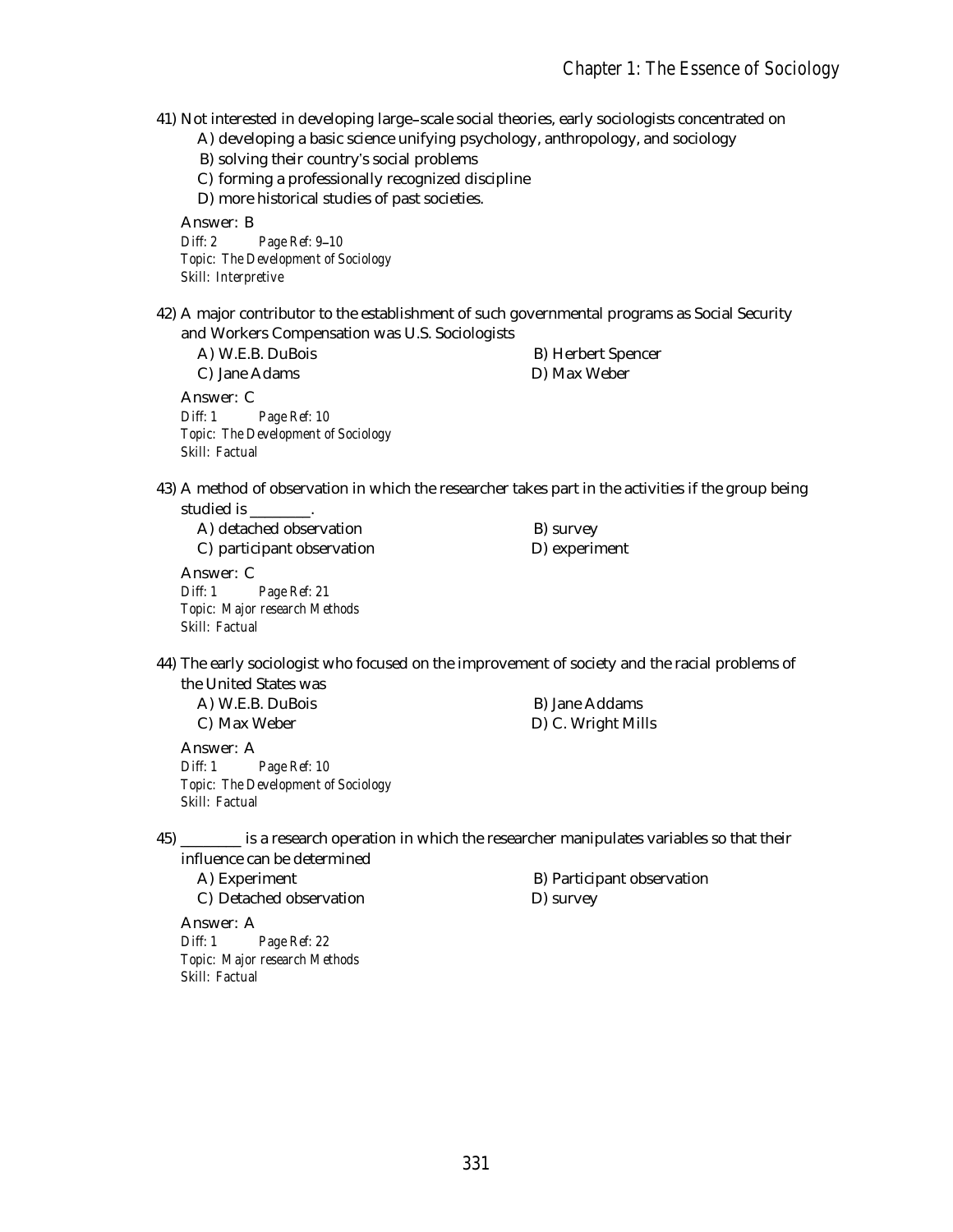$1.2$ 

| 46) A theoretical perspective that focuses on social order is the ________ perspective. |                                                                                            |                                                                                               |                            |                  |  |
|-----------------------------------------------------------------------------------------|--------------------------------------------------------------------------------------------|-----------------------------------------------------------------------------------------------|----------------------------|------------------|--|
| A) functionalist                                                                        |                                                                                            |                                                                                               | B) conflict                |                  |  |
|                                                                                         | C) symbolic interactionist                                                                 |                                                                                               | D) feminist                |                  |  |
| Answer: A<br>Diff: 1                                                                    | Page Ref: 11<br><b>Topic: Major Perspectives in Sociology</b>                              |                                                                                               |                            |                  |  |
| Skill: Factual                                                                          |                                                                                            |                                                                                               |                            |                  |  |
|                                                                                         |                                                                                            | 47) A method of observation in which the researcher observes as an outsider, from a distance, |                            |                  |  |
|                                                                                         | without getting involved is $a(n)$                                                         |                                                                                               |                            |                  |  |
| A) experiment                                                                           |                                                                                            |                                                                                               | B) participant observation |                  |  |
|                                                                                         | C) detached observation                                                                    |                                                                                               | D) survey                  |                  |  |
| Answer: C                                                                               |                                                                                            |                                                                                               |                            |                  |  |
| Diff: 1                                                                                 | Page Ref: 21                                                                               |                                                                                               |                            |                  |  |
| Skill: Factual                                                                          | Topic: Major research Methods                                                              |                                                                                               |                            |                  |  |
|                                                                                         |                                                                                            |                                                                                               |                            |                  |  |
|                                                                                         |                                                                                            | 48) Karl Marx is associated with the _______ perspective.                                     |                            |                  |  |
| A) conflict                                                                             |                                                                                            |                                                                                               | B) functionalist           |                  |  |
|                                                                                         | C) symbolic interactionist                                                                 |                                                                                               | D) feminist                |                  |  |
| Answer: A<br>Diff: 1<br>Skill: Interpretive                                             | Page Ref: 12<br><b>Topic: Major Perspectives in Sociology</b>                              |                                                                                               |                            |                  |  |
|                                                                                         |                                                                                            |                                                                                               |                            |                  |  |
|                                                                                         |                                                                                            | 49) A view that focuses on the immediate social situation in which people interact with one   |                            |                  |  |
| another.<br>A) micro view                                                               |                                                                                            | B) latent view                                                                                | C) macro view              | D) manifest view |  |
|                                                                                         |                                                                                            |                                                                                               |                            |                  |  |
| Answer: A<br>Diff: 1                                                                    | Page Ref: 11                                                                               |                                                                                               |                            |                  |  |
|                                                                                         | Topic: Major Perspectives in Sociology                                                     |                                                                                               |                            |                  |  |
| Skill: Factual                                                                          |                                                                                            |                                                                                               |                            |                  |  |
|                                                                                         |                                                                                            |                                                                                               |                            |                  |  |
|                                                                                         | A) theoretical perspective                                                                 | 50) A set of general assumptions about the nature of society is called a _______.             | B) theory                  |                  |  |
| C) sample                                                                               |                                                                                            |                                                                                               | D) hypothesis              |                  |  |
| Answer: A                                                                               |                                                                                            |                                                                                               |                            |                  |  |
| Diff: 1                                                                                 | Page Ref: 11                                                                               |                                                                                               |                            |                  |  |
|                                                                                         | Topic: Major Perspectives in Sociology                                                     |                                                                                               |                            |                  |  |
| Skill: Factual                                                                          |                                                                                            |                                                                                               |                            |                  |  |
| <b>True and False</b>                                                                   |                                                                                            |                                                                                               |                            |                  |  |
|                                                                                         |                                                                                            | 1) The conflict perspective is a theoretical perspective that focuses on social order.        |                            |                  |  |
| Answer: FALSE                                                                           |                                                                                            |                                                                                               |                            |                  |  |
| Diff: 1                                                                                 | Page Ref: 12                                                                               |                                                                                               |                            |                  |  |
| integration.                                                                            | 2) In the past, when elderly Inuit committed suicide, the cause was usually extreme social |                                                                                               |                            |                  |  |
| Answer: TRUE                                                                            |                                                                                            |                                                                                               |                            |                  |  |
| Diff: 3                                                                                 | Page Ref: 6                                                                                |                                                                                               |                            |                  |  |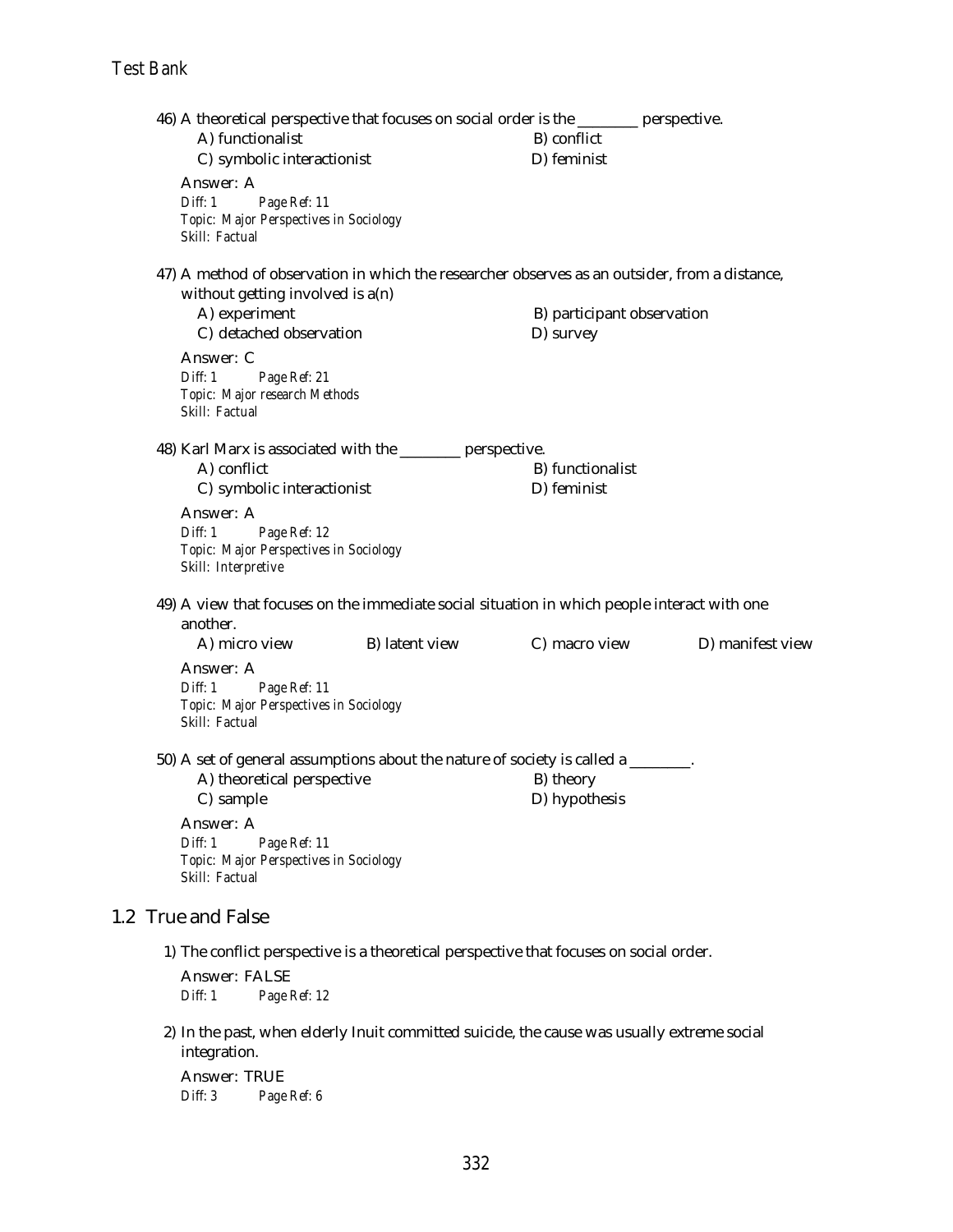3) Latent function is unintended and often unrecognized.

Answer: TRUE *Diff: 1 Page Ref: 12*

4) Participant observation is a research method that involves asking questions about opinions, beliefs, or behaviors.

Answer: FALSE *Diff: 2 Page Ref: 21*

5) Patriarchy is a system of domination in which women exercise power over women.

Answer: FALSE *Diff: 1 Page Ref: 14*

6) Sociology is the systematic, scientific study of human society.

Answer: TRUE *Diff: 1 Page Ref: 2*

7) Class conflict is Durkheim's terms for the struggle between the capitalists, who own the means of production, and the proletariat, who do not.

Answer: FALSE *Diff: 2 Page Ref: 9*

- 8) Content analysis is searching for specific words or ideas and then turning them into numbers. Answer: TRUE *Diff: 1 Page Ref: 24*
- 9) Feminist theory is a form of conflict theory that explains human life in terms of the experiences of women

Answer: TRUE *Diff: 1 Page Ref: 13*

10) Economic globalization is a closely knit community of all the world's societies.

Answer: FALSE *Diff: 1 Page Ref: 4*

11) A macro view focuses on the immediate social situations in which people interact with one another.

Answer: FALSE *Diff: 2 Page Ref: 11*

12) Scientific findings are always subject to verification or refutation by other scientists.

Answer: TRUE *Diff: 3 Page Ref: 5*

13) According to the text, Postmodernist theory looks like a hybrid of the conflict and the symbolic interactionist perspectives.

Answer: TRUE *Diff: 3 Page Ref: 7*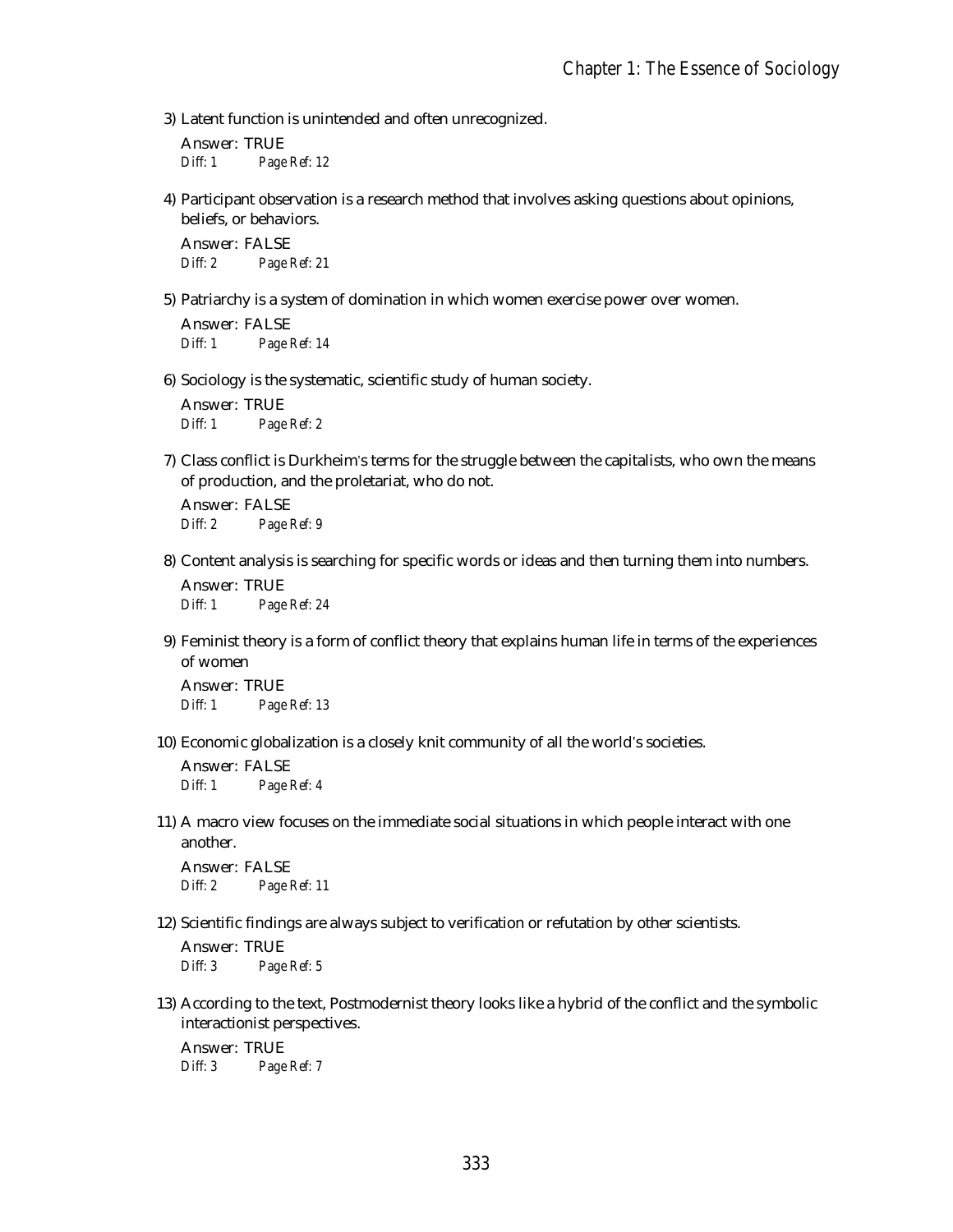14) Detached observation is one method of gathering data.

Answer: TRUE *Diff: 3 Page Ref: 22*

15) To functionalists, sports help athletes develop such qualities as skill and ability, diligence and self discipline, metal alertness, and physical fitness which in turn help athletes be successful in the larger society.

Answer: TRUE *Diff: 3 Page Ref: 12*

#### 1.3 Fill-in-the-Blank Questions

- 1) \_\_\_\_\_\_\_\_ is the systematic, mostly scientific study of human social behavior. Answer: Sociology *Page Ref: 2*
- 2) In \_\_\_\_\_\_\_, the sociologists searches for new knowledge in the data collected earlier by another researcher.

Answer: secondary analysis *Page Ref: 23*

- 3) C. Wright Mills called the ability to see the impact of social forces on individuals the \_\_\_\_\_\_\_\_. Answer: sociological imagination *Page Ref: 5*
- 4) Today, the world has become a community of all societies, also called a \_\_\_\_\_\_\_\_. Answer: global village *Page Ref: 4*
- 5) Social cohesion that develops when people have similar beliefs and values is known as

Answer: mechanical solidarity *Page Ref: 12*

6) \_\_\_\_\_\_\_\_ is Max Weber s term for the subjective method that requires sociologists to practice empathy toward their subjects.

Answer: Verstehen *Page Ref: 9*

\_\_\_\_\_\_\_\_.

7) The perspective that views society as a set of interdependent parts working together to provide social order is known as the \_\_\_\_\_\_\_\_ perspective. Answer: functionalist

*Page Ref: 11*

8) Feminist theory suggests that \_\_\_\_\_\_\_\_ differences shape our lives.

Answer: gender *Page Ref: 13*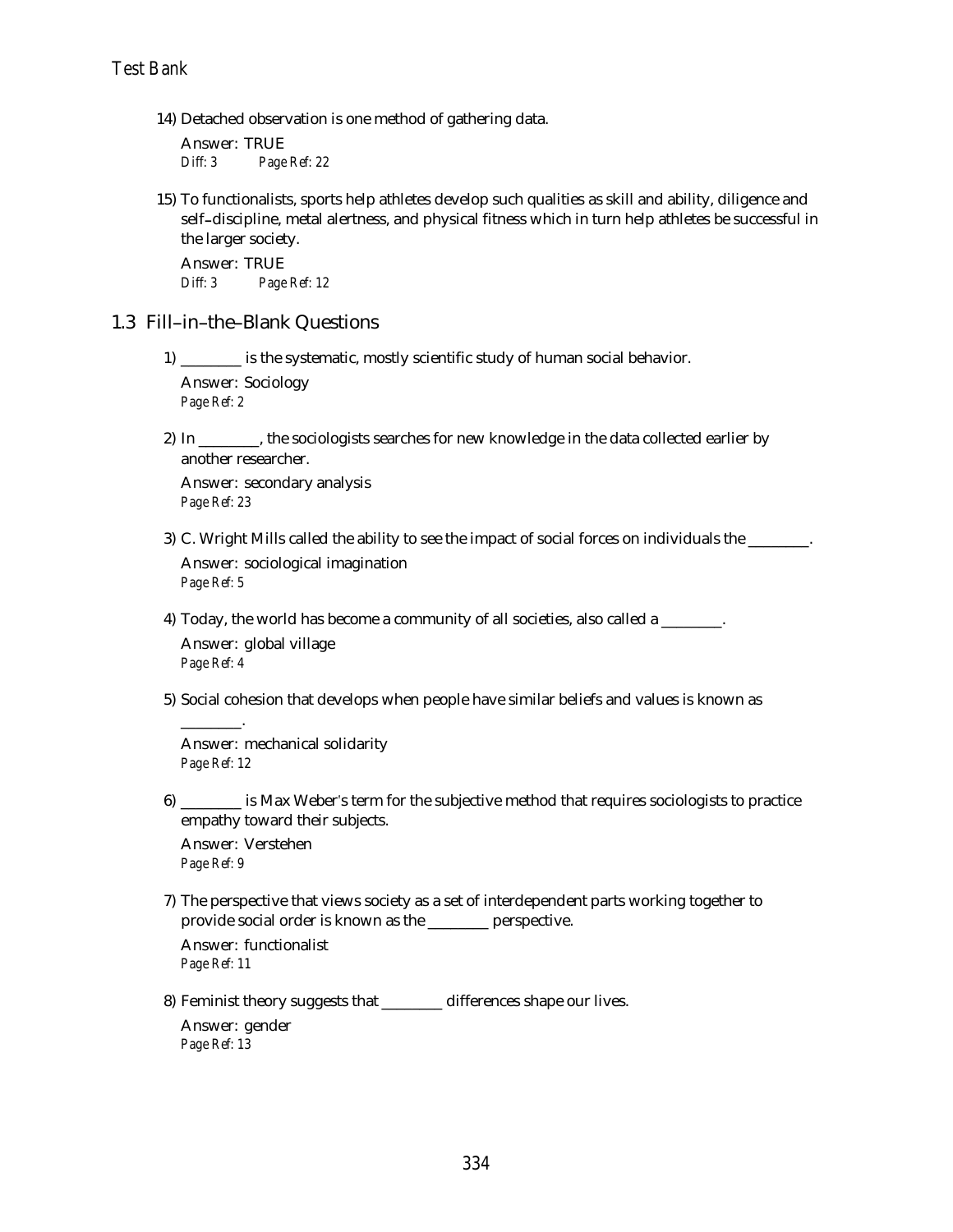9) The degree to which people are tied to a social group is called social \_\_\_\_\_\_\_\_. Answer: integration *Page Ref: 6*

- 10) With \_\_\_\_\_\_\_\_, the researcher analyzes people s lives from their own perspective. Answer: ethnography *Page Ref: 21*
- 11) W.E.B. DuBois was the first African American to receive a doctorate from \_\_\_\_\_\_\_\_. Answer: Harvard University *Page Ref: 11*
- 12) \_\_\_\_\_\_\_\_ is the only sociologist ever to have received a Nobel prize. Answer: Jane Adams *Page Ref: 10*
- 13) According to the text, \_\_\_\_\_\_\_\_ can help us enjoy a successful and happy life in at least three ways. Answer: sociology

*Page Ref: 24*

14) \_\_\_\_\_\_\_\_ is regarded as the "father of sociology."

Answer: Auguste Comte *Page Ref: 8*

15) Functionalist perspective emphasizes society s stability, the \_\_\_\_\_\_\_\_ perspective portrays society as always changing and always marked by conflict. Answer: Conflict *Page Ref: 12*

## 1.4 Essay Questions

- 1) How can sports be used to explain the conflict, functionalists and symbolic interactionist perspective? *Page Ref: 15 19*
- 2) Identify and discuss the three American Sociological Association's ethical guidelines for research.

*Page Ref: 4 5*

- 3) Define and explain the four basic social research methods. *Page Ref: 19 24*
- 4) Using the work of Michael Schwartz (2005) and Jeff Weintraub (2005), determine if "the ragtag Iraqi insurgents could bring the larger, better trained and better equipped U.S. army to its knees.

*Page Ref: 24*

5) How can sociology help us understand why athletes fight with fans? *Page Ref: 19*